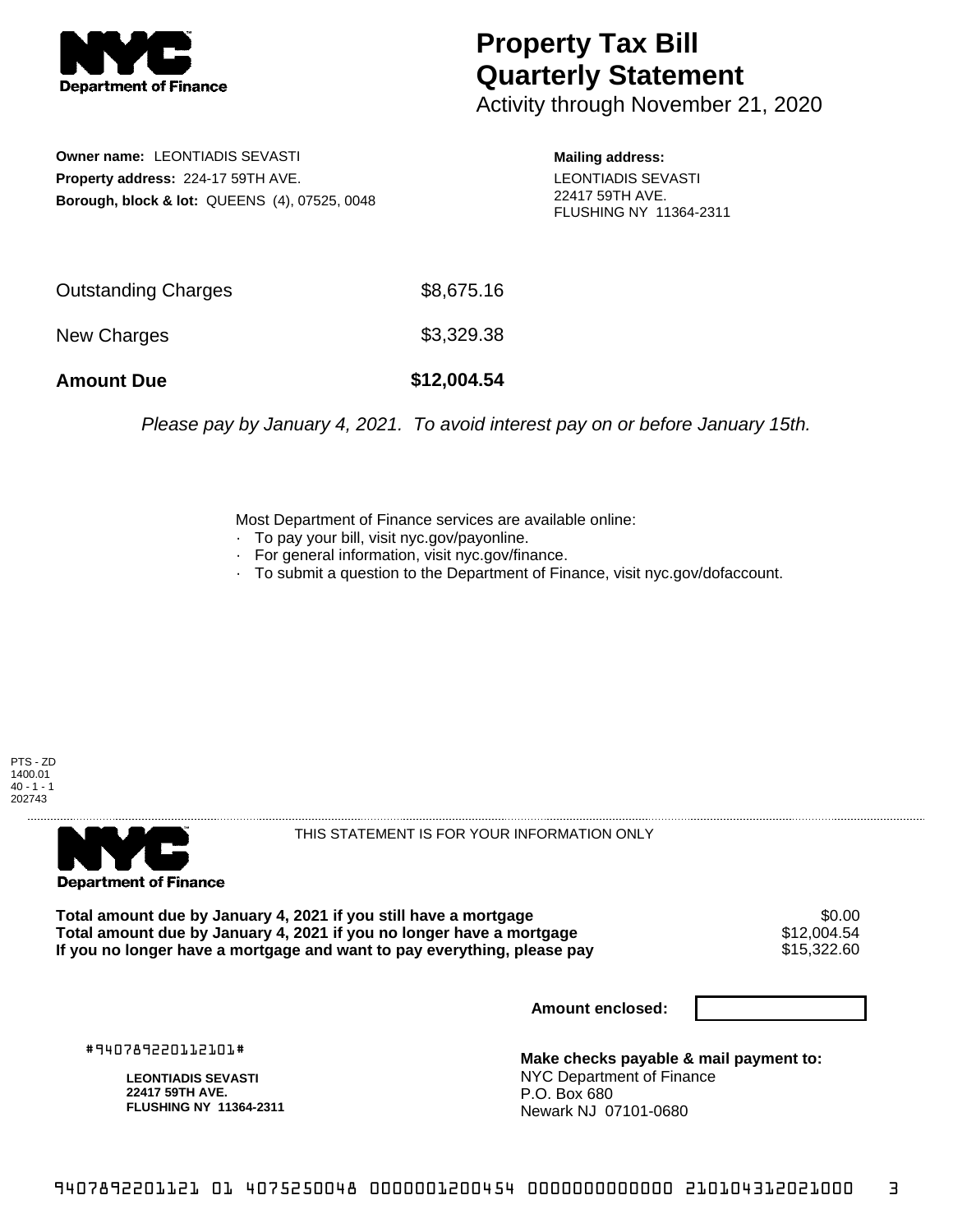

| <b>Billing Summary</b>                                                     | <b>Activity Date Due Date</b> |                      | <b>Amount</b>           |
|----------------------------------------------------------------------------|-------------------------------|----------------------|-------------------------|
| Outstanding charges including interest and payments                        |                               |                      | \$8,675.16              |
| <b>Finance-Property Tax</b>                                                |                               | 01/01/2021           | \$3,368.20              |
| Adopted Tax Rate                                                           |                               |                      | $$-38.82$               |
| <b>Total amount due</b>                                                    |                               |                      | \$12,004.54             |
| <b>Tax Year Charges Remaining</b>                                          | <b>Activity Date Due Date</b> |                      | Amount                  |
| <b>Finance-Property Tax</b><br><b>Adopted Tax Rate</b>                     |                               | 04/01/2021           | \$3,368.20<br>$$-38.82$ |
| Total tax year charges remaining                                           |                               |                      | \$3,329.38              |
| If you pay everything you owe by January 4, 2021, you would save:          |                               |                      | \$11.32                 |
| <b>Overpayments/Credits</b>                                                | <b>Activity Date</b>          | <b>Due Date</b>      | <b>Amount</b>           |
| <b>Credit Balance</b>                                                      |                               | 10/01/2020           | $$-3,368.20$            |
| <b>Credit Applied</b>                                                      | 10/03/2020                    |                      | \$3,368.20              |
|                                                                            |                               | Total credit applied | \$3,368.20              |
| Total overpayments/credits remaining on account                            |                               |                      | \$0.00                  |
| How We Calculated Your Property Tax For July 1, 2020 Through June 30, 2021 |                               |                      |                         |
|                                                                            |                               | <b>Overall</b>       |                         |
| Tax class 1 - Small Home, Less Than 4 Families                             |                               | <b>Tax Rate</b>      |                         |
| Original tax rate billed                                                   |                               | 21.1670%             |                         |
| New Tax rate                                                               |                               | 21.0450%             |                         |
| Estimated Market Value \$1,263,000                                         |                               |                      |                         |
|                                                                            |                               |                      | <b>Taxes</b>            |
| <b>Billable Assessed Value</b>                                             |                               | \$63,650             |                         |
| <b>Taxable Value</b>                                                       |                               | \$63,650 x 21.0450%  |                         |
| <b>Tax Before Abatements and STAR</b>                                      |                               | \$13,395.16          | \$13,395.16             |
| Annual property tax                                                        |                               |                      | \$13,395.16             |
| Original property tax billed in June 2020                                  |                               |                      | \$13,472.80             |
| Change In Property Tax Bill Based On New Tax Rate                          |                               |                      | $$-77.64$               |

## **Home banking payment instructions:**

- 1. **Log** into your bank or online bill pay website.
- 2. **Add** the new payee: NYC DOF Property Tax. Enter your account number, which is your boro, block and lot, as it appears here: 4-07525-0048 . You may also need to enter the address for the Department of Finance. The address is P.O. Box 680, Newark NJ 07101-0680.
- 3. **Schedule** your online payment using your checking or savings account.

## **Did Your Mailing Address Change?**

If so, please visit us at **nyc.gov/changemailingaddress** or call **311.**

When you provide a check as payment, you authorize us either to use information from your check to make a one-time electronic fund transfer from your account or to process the payment as a check transaction.